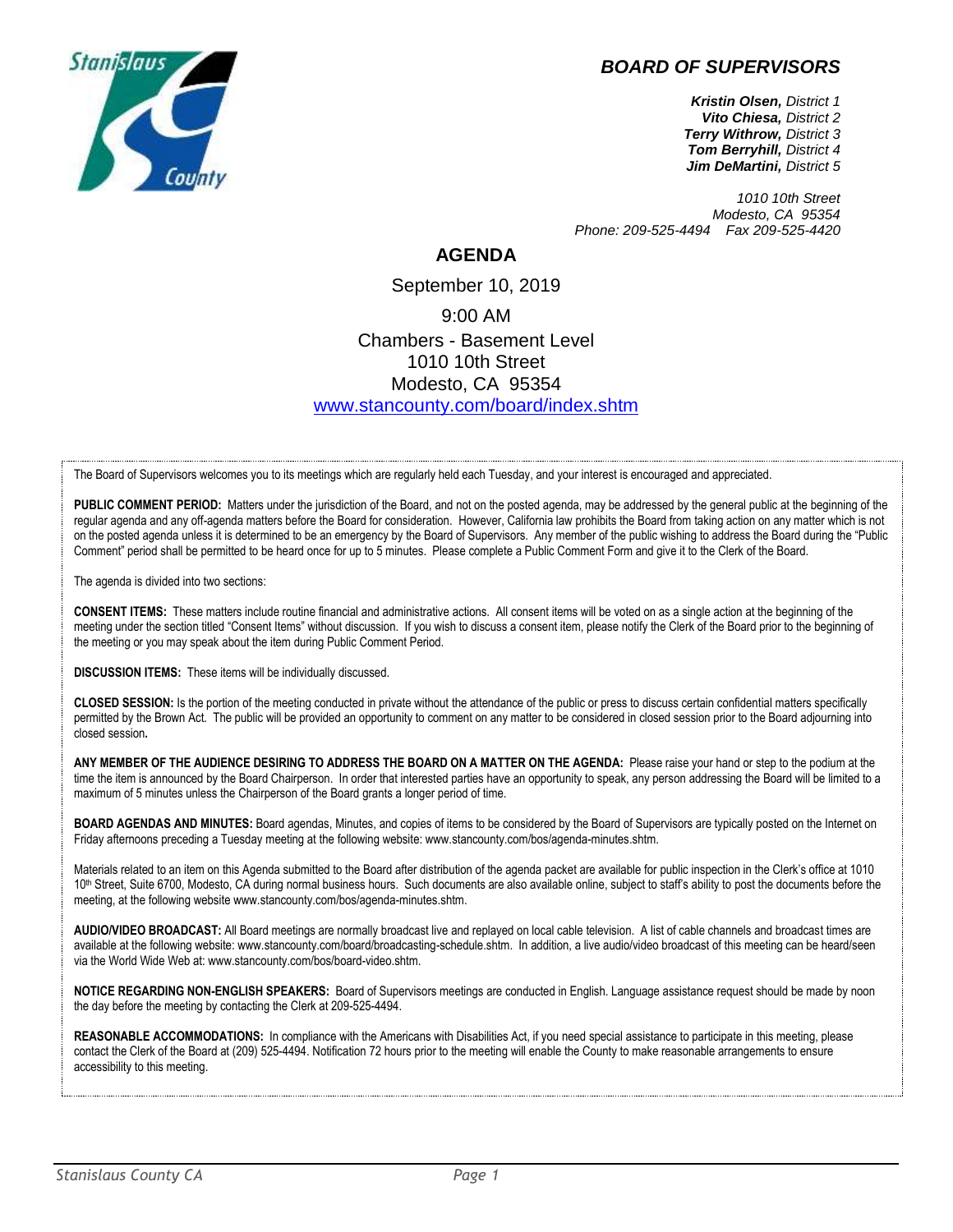- 1. Pledge Allegiance to the Flag
- 2. Moment of Silence for Former Stanislaus County Auditor-Controller Byron Bystrom and Health Services Agency Employee Rayna Ruiz
- 3. Invocation
- 4. Presentation: Update on the McHenry Avenue Corridor Improvements Project by the San Joaquin County Department of Public Works
- 5. Public Comment Period
- 6. Consent Calendar
	- A. Miscellaneous
		- 1. Approval of the Minutes for August 20, 2019 [\(View Item\)](http://stancounty.com/bos/minutes/2019/min08-20-19.pdf)
		- 2. Acceptance of the Resignation of William S. Pringle from the East Side Mosquito Abatement District Board of Directors [\(View Item\)](http://stancounty.com/bos/agenda/2019/20190910/A02.pdf)
		- 3. Authorization to Post Vacancies for the Proposed Crows Landing Industrial Business Park's Enhanced Infrastructure Financing District Public Financing Authority [\(View Item\)](http://stancounty.com/bos/agenda/2019/20190910/A03.pdf)
		- 4. Approval of the Amended Conflict of Interest Code for the Patterson Cemetery District [\(View Item\)](http://stancounty.com/bos/agenda/2019/20190910/A04.pdf)
	- B. Chief Executive Office
		- 1. Approval to Enter Into and Sign a Memorandum of Understanding Between Stanislaus County and the City of Modesto for the Permitting and Inspection of Onsite Wastewater Treatment System – Environmental Resources [\(View Item\)](http://stancounty.com/bos/agenda/2019/20190910/B01.pdf)
		- 2. Approval of the Grant Agreement with the California Department of Public Health for the Supplemental Nutrition Assistance Program - Education for the Period of October 1, 2019 through September 30, 2022 – Health Services Agency [\(View Item\)](http://stancounty.com/bos/agenda/2019/20190910/B02.pdf)
		- 3. Approval to Set a Public Hearing on December 10, 2019, at the 9:00 a.m. Meeting to Consider Adoption of the Eastern San Joaquin Groundwater Subbasin Groundwater Sustainability Plan – Environmental Resources [\(View Item\)](http://stancounty.com/bos/agenda/2019/20190910/B03.pdf)
		- 4. Approval to Set a Public Hearing on December 10, 2019, at the 9:00 a.m. Meeting to Consider Adoption of the Northern & Central Delta-Mendota Region Groundwater Sustainability Plan – Environmental Resources [\(View Item\)](http://stancounty.com/bos/agenda/2019/20190910/B04.pdf)
		- 5. Approval to Use Community Development Funds to Pay for the Rental and Set-up of Traffic Signs, Cones and Barricades for the Salida Old Fashioned Country Festival – Chief Executive Office [\(View Item\)](http://stancounty.com/bos/agenda/2019/20190910/B05.pdf)
		- 6. Approval to Enter into a Three-Year Lease Agreement with 1540 Florida Avenue LLC, a California Limited Liability Company, for Office Space at 1540 Florida Avenue, Second Floor, to Provide the Crisis Intervention Program for Children and Adolescents – Behavioral Health & Recovery Services [\(View Item\)](http://stancounty.com/bos/agenda/2019/20190910/B06.pdf)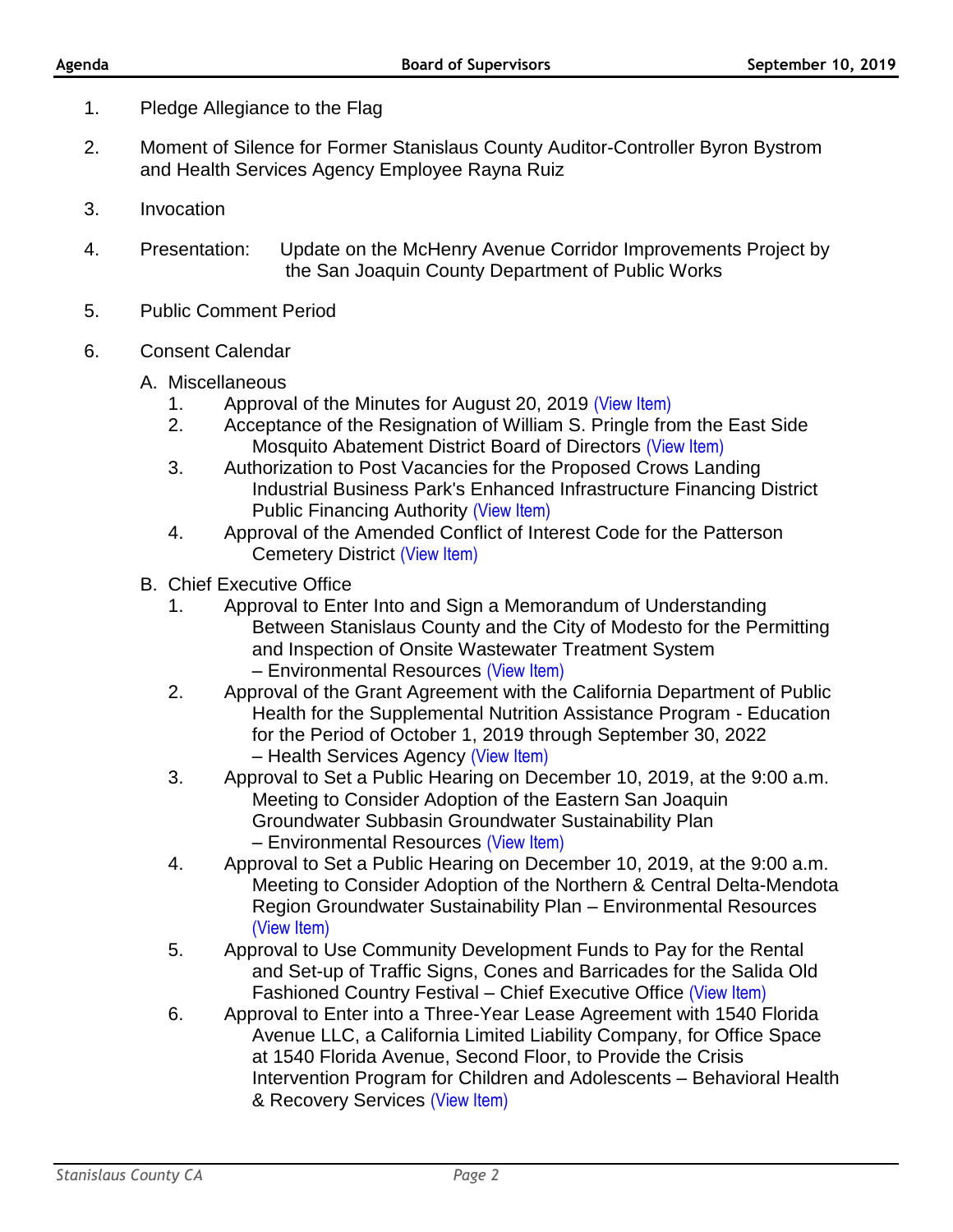| Agenda | <b>Board of Supervisors</b>                                                                                                                                                                                                                                                            | September 10, 2019 |
|--------|----------------------------------------------------------------------------------------------------------------------------------------------------------------------------------------------------------------------------------------------------------------------------------------|--------------------|
| 7.     | Approval to Amend the Salary and Position Allocation Resolution to<br>Reflect the Recommended Changes to the Lieutenants Classifications<br>as Agreed to Between the County and the Stanislaus County Sheriff's<br>Management Association - Chief Executive Office (View Item)         |                    |
| 8.     | Approval to Enter into an Agreement with Advanced Helicopter Services<br>for Aircraft Mechanic Services for the Sheriff Department's Air Support<br>Unit for the Period of September 1, 2019 through June 30, 2021<br>- Sheriff (View Item)                                            |                    |
| 9.     | Acceptance of the Stanislaus County Treasury Pool July 2019 Monthly<br>Investment Report - Treasurer / Tax Collector (View Item)                                                                                                                                                       |                    |
| 10.    | Approval of an Agreement Between the County of Stanislaus and the<br>California Department of Health Care Services for Participation in the<br>Medi-Cal County Inmate Program - Sheriff (View Item)                                                                                    |                    |
| 11.    | Approval to Modify the Monterey Park Tract Community Service District<br>Reporting Requirement to a Biennial Audit - Auditor-Controller<br>(View Item)                                                                                                                                 |                    |
| 12.    | Approval for the Sheriff to Accept an Award of \$65,154 from the California<br>Department of Alcoholic Beverage Control for Budget Year 2019-2020<br>- Sheriff (View Item)                                                                                                             |                    |
| 13.    | Approval to Set the Date of October 22, 2019, at the 9:00 a.m. Meeting to<br>Receive a Report from the Sheriff's Department and Hold a Community<br>Forum Regarding Immigration and Customs Enforcement Access,<br>Pursuant to Government Code Section 7283.1(d) - Sheriff (View Item) |                    |
| 14.    | Approval of a Contract Employee Agreement with Beatrice St. Claire,<br>M.D., to Provide Psychiatric Mental Health Services for the Period of<br>September 10, 2019 through June 30, 2020 - Behavioral Health &<br><b>Recovery Services (View Item)</b>                                 |                    |
| 15.    | Acceptance of the Report of Donations Received by the County of<br>Stanislaus for the Fourth Quarter of Fiscal Year 2018-2019<br>- Auditor-Controller (View Item)                                                                                                                      |                    |
| 16.    | Approval to Prepare and Issue Requests for Proposals for the Provision of<br>Behavioral Health Services for Current Agreements in Effect for Over<br>Three Years - Behavioral Health & Recovery Services (View Item)                                                                   |                    |
| 17.    | Approval of the County Clerk-Recorder, Elections Division Records<br>Retention Schedule - Elections (View Item)                                                                                                                                                                        |                    |
| 18.    | Approval of the County Clerk-Recorder Records Retention Schedule<br>- Elections (View Item)                                                                                                                                                                                            |                    |
| 19.    | Acceptance of an Update in Accordance with Public Contract Code<br>Sections 20134 and 22050 for Emergency Remediation/Repairs at<br>10th Street Place, to Repair Water Damage and Restore Essential<br>Government Operations - Chief Executive Office (View Item)                      |                    |
| 20.    | Approval of an Update on the Homeless Facility Plan and Partnership<br>Between the County, the City of Modesto and The Salvation Army in<br>Accordance with the Provisions of the Public Contract Code and<br>Related Matters – Chief Executive Office (View Item)                     |                    |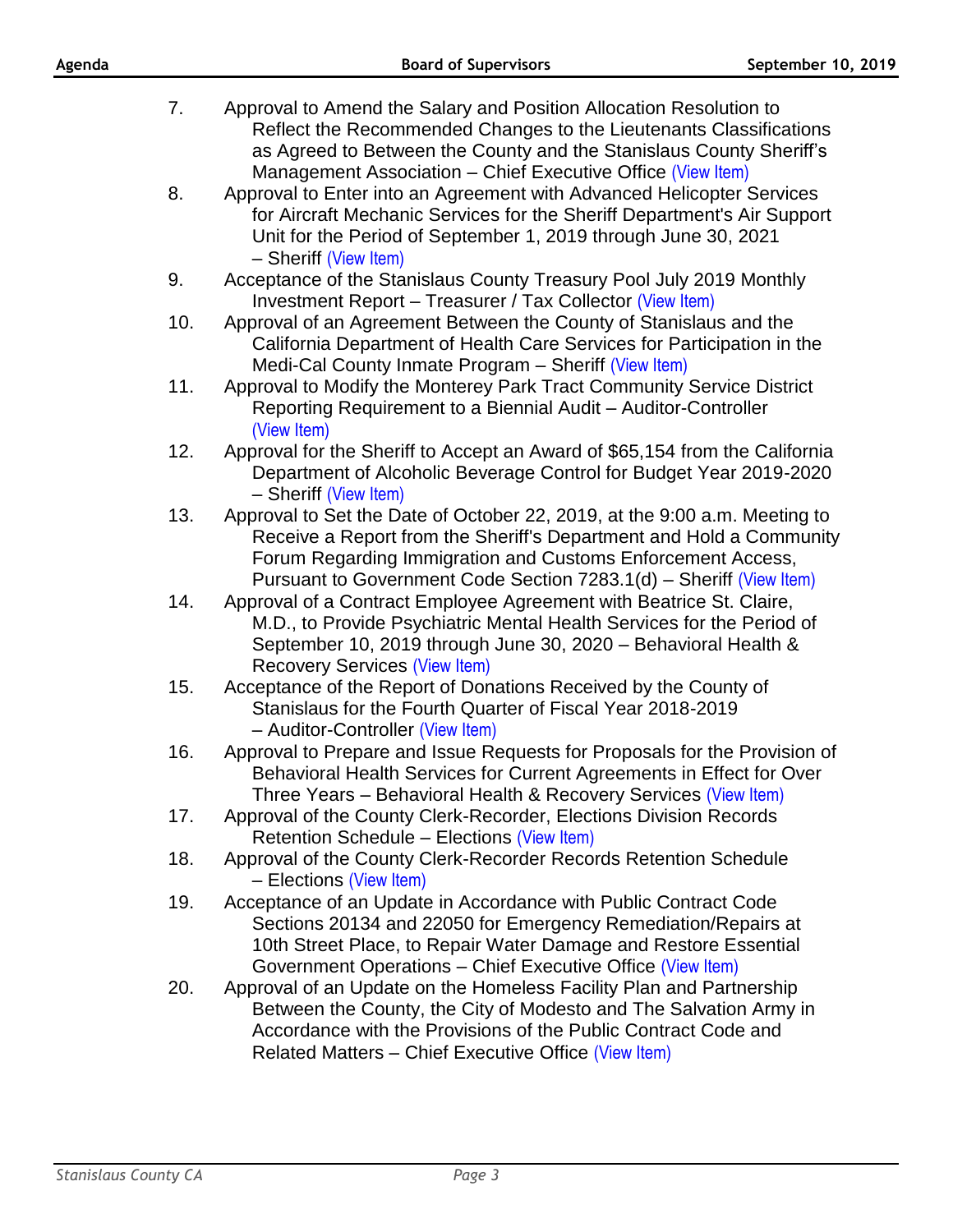- 21. Approval to Issue a Notice of Intent in Accordance with Government Code Sections 6063 and 25350 to Purchase the City of Modesto's Interest in the Former Stanislaus Animal Services Facility Located at 2846 Finch Road in Modesto, California for Half the Appraised Value, Equal to \$375,000, Less the Cost of Maintenance, Repair and Real Estate Costs – Chief Executive Office [\(View Item\)](http://stancounty.com/bos/agenda/2019/20190910/B21.pdf)
- C. Department of Public Works
	- 1. Approval of an Agreement for Acquisition of Property for the McHenry Avenue Widening Project, Grantor: Bernard A. Aggers, Jr. Family Living Trust [\(View Item\)](http://stancounty.com/bos/agenda/2019/20190910/C01.pdf)
- D. Department of Planning and Community Development
	- 1. Approval to Set a Public Hearing on October 1, 2019, at the 9:00 A.M. Meeting, to Consider the Planning Commission's Recommendation for Approval of Use Permit and Development Agreement Application No. PLN2018-0129, Mission Nurseries, LLC, Request to Operate a Mixed-Light Commercial Cannabis Cultivation and Nursery Business, Located at 2306 Almond Avenue, Between Elm Avenue and the San Joaquin River, in the Patterson Area [\(View Item\)](http://stancounty.com/bos/agenda/2019/20190910/D01.pdf)
	- 2. Approval to Set a Public Hearing on September 24, 2019, at the 9:00 A.M. Meeting, to Consider the Planning Commission's Recommendation for Denial of Use Permit and Development Agreement Application No. PLN2018-0121, All Season Organics, LLC, Request to Operate a Mixed-Light Commercial Cannabis Cultivation, Nursery and Distribution Business, Located at 1054 Merriam Road, Between Riverview and Blue Gum Roads, in the Hickman Area [\(View Item\)](http://stancounty.com/bos/agenda/2019/20190910/D02.pdf)
	- 3. Approval to Rescind Williamson Act Contract Nos. 2002-4465 and 1974- 1688, Located at 3424 and 3506 Geer Road, Between E. Whitmore Avenue and E. Service Road, in the Hughson Area; and Approval of New Contracts, Pursuant to Lot Line Adjustment Application No. PLN2019-0042, Fraser Family Trust [\(View Item\)](http://stancounty.com/bos/agenda/2019/20190910/D03.pdf)
- E. County Counsel

## 7. Discussion Items

- 1. Approve Proceeding with the Turlock Library Expansion Project by Approving the Bridging Design Documents, Approval of the Recommended Design Build Team of Roebbelen Contracting Inc., of El Dorado Hills and LDA Partners, Inc., of Stockton; Authorize the Project Manager to Request Construction and Pricing Proposal – Chief Executive Office [\(View Item\)](http://stancounty.com/bos/agenda/2019/20190910/DIS01.pdf)
- 2. Approval to Declare an Emergency in Accordance with Public Contract Code Section 22050 for Emergency Repairs Needed at the Public Safety Center-West, Minimum Housing Unit One, and the Support Services Building – Chief Executive Office [\(View Item\)](http://stancounty.com/bos/agenda/2019/20190910/DIS02.pdf)
- 3. Approval of a Contract with Hart InterCivic, Inc. to Purchase a Replacement Certified Voter Tabulation System – Elections [\(View Item\)](http://stancounty.com/bos/agenda/2019/20190910/DIS03.pdf)
- 8. Public Hearings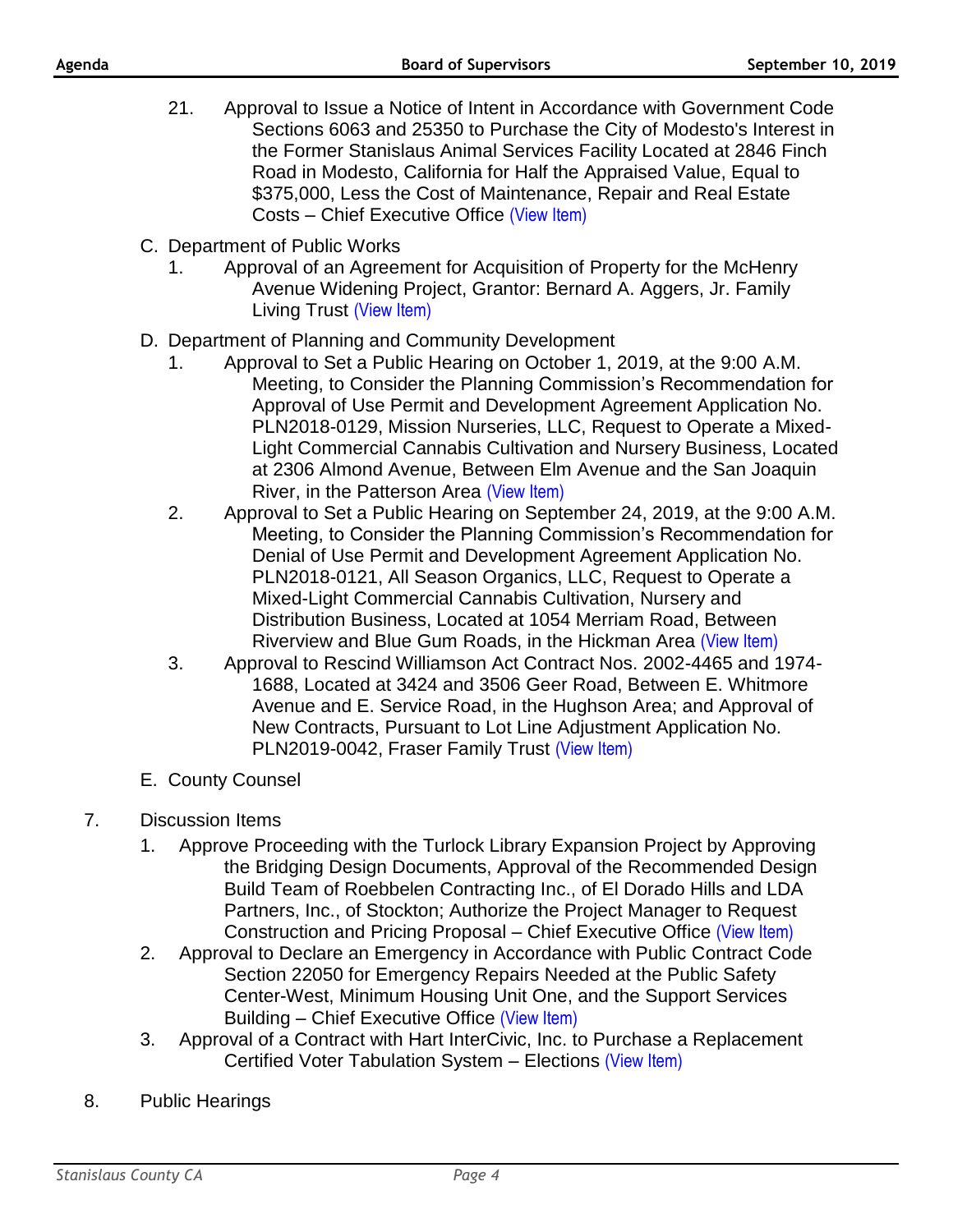- 9. Correspondence
	- 1. This Board has received a Notice of Intent to Adopt a Groundwater Sustainability Plan from the Eastern San Joaquin Groundwater Authority. [\(View Item\)](http://stancounty.com/bos/agenda/2019/20190910/Corr01.pdf) (Recommendation: Refer to the Department of Environmental Services - Groundwater Division.)
	- 2. This Board has received a letter from the U.S. Department of Housing and Urban Development regarding the approval of Stanislaus County's Annual Action Plan and the funding for those programs. [\(View Item\)](http://stancounty.com/bos/agenda/2019/20190910/Corr02.pdf) (Recommendation: Refer to the Department of Planning and Community Development.)
	- 3. This Board has received two Claims for Refund of Property Taxes filed on behalf of Foster Dairy Number Two, LLC. and Foster Dairy Farms, a California Corporation regarding assessments for years 2015-16 through 2018-19. [\(View Item\)](http://stancounty.com/bos/agenda/2019/20190910/Corr03.pdf)

(Recommendation: Refer to County Counsel and the Auditor-Controller.)

- 4. This Board has received a Claim for Refund of Property Taxes filed on behalf of Foster Farms, LLC, formerly known as Fresno Farming, LLC, regarding assessments for tax year 2016-17. through 2018-19. [\(View Item\)](http://stancounty.com/bos/agenda/2019/20190910/Corr04.pdf) (Recommendation: Refer to County Counsel and the Auditor-Controller.)
- 5. This Board has received a Claim for Refund of Property Taxes filed on behalf of Frantz Properties Family Limited Partnership, regarding assessments for tax year 2018-19. [\(View Item\)](http://stancounty.com/bos/agenda/2019/20190910/Corr05.pdf) (Recommendation: Refer to County Counsel and the Auditor-Controller.)

6. This Board has received a letter from the California Fish and Game Commission

- regarding proposed regulations relating to the possession of Nutria. [\(View Item\)](http://stancounty.com/bos/agenda/2019/20190910/Corr06.pdf) (Recommendation: Refer to the Fish and Wildlife Committee.)
- 7. This Board has received a notice from the Del Puerto Health Care District regarding the resignation of Sheree Lustgarten and the appointment of George Galloway Mac Master to their Board of Directors. [\(View Item\)](http://stancounty.com/bos/agenda/2019/20190910/Corr07.pdf) (Recommendation: Refer to the Clerk-Recorder and Registrar of Voters.)
- 8. This Board has received the following claims: Randolph Wayne Johnson; James Grassmidt III;T.L. Thompson & Associates, A/S/O Beverly Dillard; Juan C. Alcantar; Caleb Flora; Trademark Pool and Spa, Inc.; Damian Pineda; Kimberly Johnson; Melinda Moore; and, Jordan R. Proch. (Recommendation: Acknowledge receipt of claims and refer to the Chief Executive Office – Risk Management Division.)
- 10. Board of Supervisors' Reports
- 11. Legislative, Fiscal and Management Report Chief Executive Officer
- 12. Adjournment